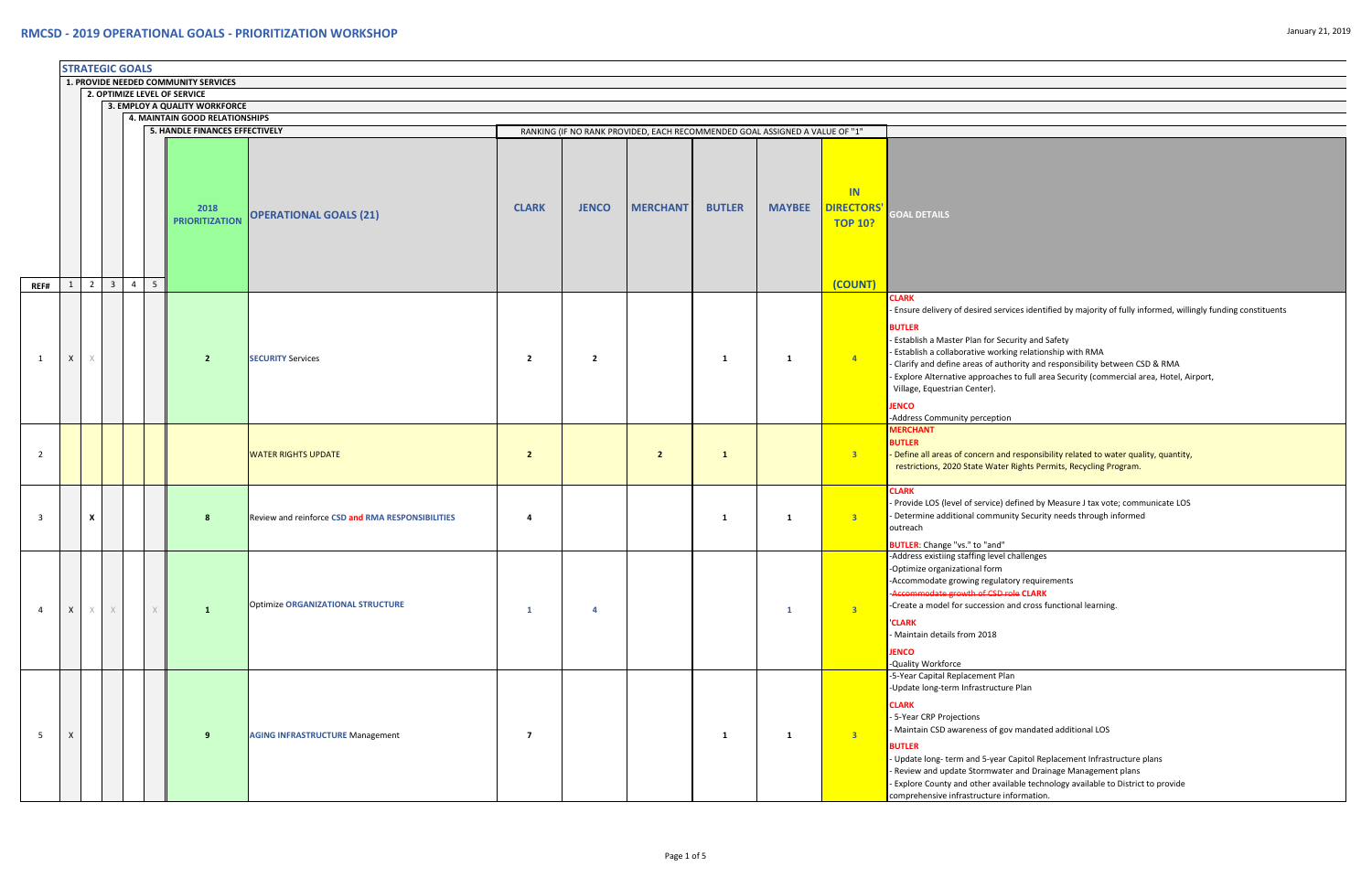|                |              |                | <b>STRATEGIC GOALS</b>  |                |                |                                                               |                                                                                |              |                |                                                                             |               |               |                                           |                                                                                                                                                                                                                                      |
|----------------|--------------|----------------|-------------------------|----------------|----------------|---------------------------------------------------------------|--------------------------------------------------------------------------------|--------------|----------------|-----------------------------------------------------------------------------|---------------|---------------|-------------------------------------------|--------------------------------------------------------------------------------------------------------------------------------------------------------------------------------------------------------------------------------------|
|                |              |                |                         |                |                | 1. PROVIDE NEEDED COMMUNITY SERVICES                          |                                                                                |              |                |                                                                             |               |               |                                           |                                                                                                                                                                                                                                      |
|                |              |                |                         |                |                | 2. OPTIMIZE LEVEL OF SERVICE<br>3. EMPLOY A QUALITY WORKFORCE |                                                                                |              |                |                                                                             |               |               |                                           |                                                                                                                                                                                                                                      |
|                |              |                |                         |                |                | 4. MAINTAIN GOOD RELATIONSHIPS                                |                                                                                |              |                |                                                                             |               |               |                                           |                                                                                                                                                                                                                                      |
|                |              |                |                         |                |                | 5. HANDLE FINANCES EFFECTIVELY                                |                                                                                |              |                | RANKING (IF NO RANK PROVIDED, EACH RECOMMENDED GOAL ASSIGNED A VALUE OF "1" |               |               |                                           |                                                                                                                                                                                                                                      |
|                |              |                |                         |                |                |                                                               |                                                                                |              |                |                                                                             |               |               |                                           |                                                                                                                                                                                                                                      |
|                |              |                |                         |                |                | 2018<br><b>PRIORITIZATION</b>                                 | <b>OPERATIONAL GOALS (21)</b>                                                  | <b>CLARK</b> | <b>JENCO</b>   | <b>MERCHANT</b>                                                             | <b>BUTLER</b> | <b>MAYBEE</b> | IN<br><b>DIRECTORS'</b><br><b>TOP 10?</b> | <b>GOAL DETAILS</b>                                                                                                                                                                                                                  |
| REF#           | $\mathbf{1}$ | $\overline{2}$ | $\overline{\mathbf{3}}$ | $\overline{4}$ | 5 <sup>5</sup> |                                                               |                                                                                |              |                |                                                                             |               |               | (COUNT)                                   |                                                                                                                                                                                                                                      |
| 6              |              |                |                         | X              |                |                                                               | <b>Facilitate ENHANCED COMMUNITY EDUCATION AND</b><br>OUTREACH (COMMUNICATION) | 4            |                | 6                                                                           | $\mathbf{1}$  |               | $\overline{\mathbf{3}}$                   | -Sewer (wipes), Recycling, Role of S<br><b>CLARK</b><br>-Assure that information regarding<br>appropriately and effectively comm<br>large.<br><b>BUTLER</b><br>- Enhance Transparency in Commur<br>water, development, finance and s |
| $\overline{7}$ |              | X              |                         |                | X              | 5                                                             | <b>EVALUATE Funding a NEW BOND FOR FUNDING</b>                                 | 8            |                | $\overline{7}$                                                              | 1             |               | 3 <sup>7</sup>                            | -Security and drainage services new<br><b>CLARK</b><br>-Define needs through facilities/ ser<br>needs. Match with community desi                                                                                                     |
| 8              |              |                |                         |                |                |                                                               | <b>RESERVES STUDY FOR AGING INFRASTRUCTURE</b>                                 |              | $\mathbf{1}$   | $\mathbf{1}$                                                                |               |               | 2 <sup>2</sup>                            | <b>MERCHANT/JENCO</b>                                                                                                                                                                                                                |
| 9              |              |                |                         |                |                |                                                               | 20/20 WATER CONSERVATION PLAN UPDATE                                           |              |                | $\overline{\mathbf{3}}$                                                     | $\mathbf{1}$  |               | 2 <sup>7</sup>                            | <b>MERCHANT</b>                                                                                                                                                                                                                      |
| 10             |              |                |                         |                |                |                                                               | <b>WATER CAPACITY INCREASE - EVALUATE/CREATE PLAN</b>                          |              |                | $\overline{\mathbf{a}}$                                                     | $\mathbf{1}$  |               | 2 <sup>7</sup>                            | <b>MERCHANT</b><br><b>BUTLER</b><br>- Examine Water Storage options, e                                                                                                                                                               |
| 11             | $\mathsf{X}$ |                |                         |                |                | 6                                                             | <b>WATER Services</b>                                                          | 5            |                |                                                                             | 1             |               | 2                                         | -Implement Emergency Well<br>-Water Rights Permit Extension (Cur<br>-Plan for and manage aging infrastri<br><b>CLARK</b><br>-Water Rights Permit Extension; prio<br>-Ensure full application of CIA water                            |
| 12             | X            |                |                         |                |                | 13                                                            | <b>GENERAL COMMUNITY SERVICES DELIVERY</b>                                     |              | 5 <sub>5</sub> |                                                                             |               | $\mathbf{1}$  | 2 <sup>7</sup>                            | -Define District's role in Parks & Rec<br>-CSD attendance at RMA and other<br><b>JENCO</b><br>-Customer Service                                                                                                                      |

of Security, Development etc.

ding the affairs of the District is adequately, ommunicated to its constituents and the public at

nmunity Education & Outreach especially in areas of and security. new bond

 $\ell$  services assessment, expansion and maintenance desires to fund.

ns, eliminate non-options.

n (Current permit expires 12/2020) irastructure

; prior to 2020 expiration water transfer fees/funds her meetings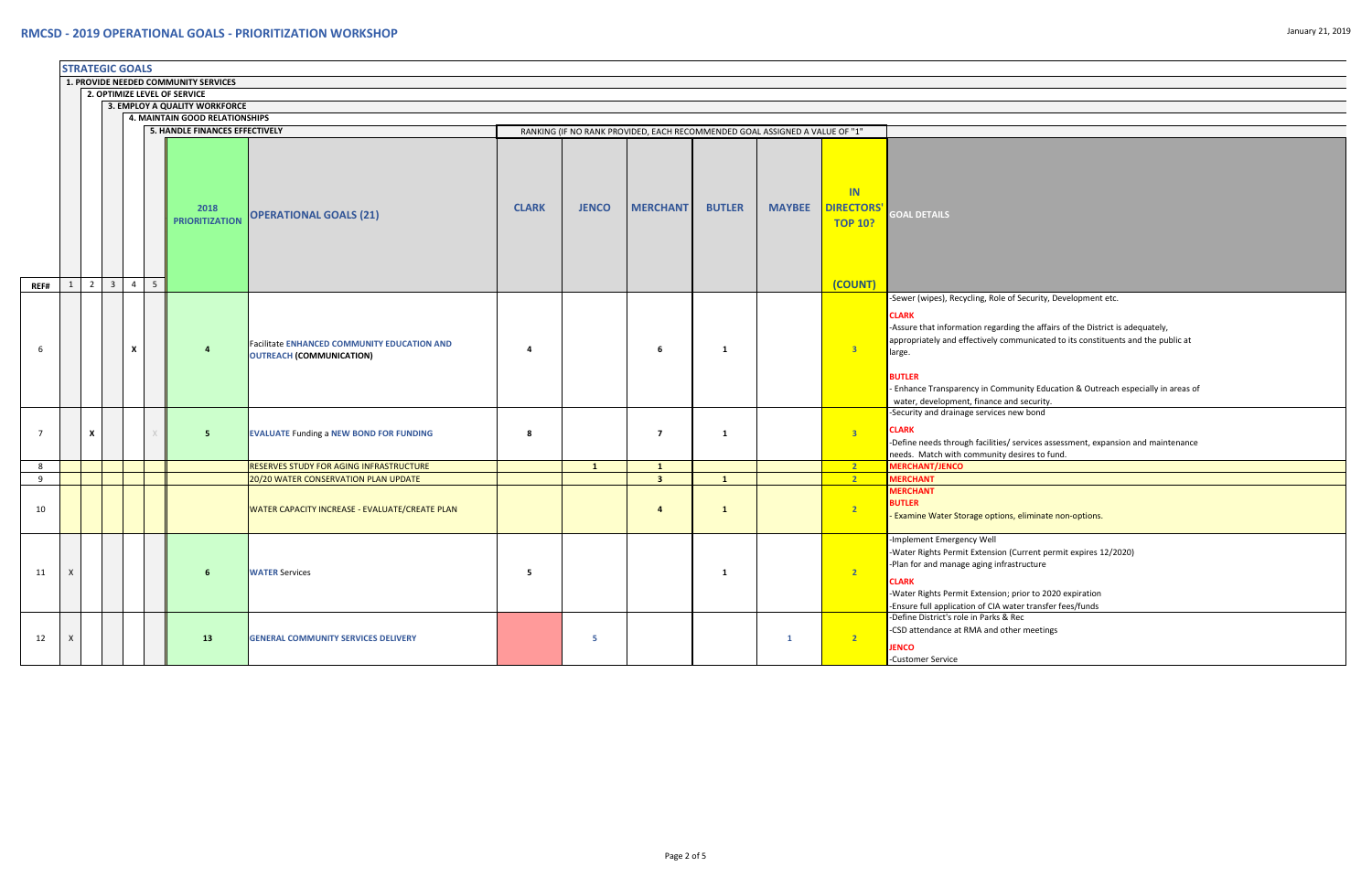|      |              |          | <b>STRATEGIC GOALS</b> |                |                           |                                                                         |                                                                                                                           |                |              |                                                                             |               |               |                                                  |                                                                                                                                                                                                                                                                                                                                                                                                                                                                                                                                                                                                                                                                                                                                                                                                                                                                                                            |
|------|--------------|----------|------------------------|----------------|---------------------------|-------------------------------------------------------------------------|---------------------------------------------------------------------------------------------------------------------------|----------------|--------------|-----------------------------------------------------------------------------|---------------|---------------|--------------------------------------------------|------------------------------------------------------------------------------------------------------------------------------------------------------------------------------------------------------------------------------------------------------------------------------------------------------------------------------------------------------------------------------------------------------------------------------------------------------------------------------------------------------------------------------------------------------------------------------------------------------------------------------------------------------------------------------------------------------------------------------------------------------------------------------------------------------------------------------------------------------------------------------------------------------------|
|      |              |          |                        |                |                           | 1. PROVIDE NEEDED COMMUNITY SERVICES                                    |                                                                                                                           |                |              |                                                                             |               |               |                                                  |                                                                                                                                                                                                                                                                                                                                                                                                                                                                                                                                                                                                                                                                                                                                                                                                                                                                                                            |
|      |              |          |                        |                |                           | 2. OPTIMIZE LEVEL OF SERVICE                                            |                                                                                                                           |                |              |                                                                             |               |               |                                                  |                                                                                                                                                                                                                                                                                                                                                                                                                                                                                                                                                                                                                                                                                                                                                                                                                                                                                                            |
|      |              |          |                        |                |                           | 3. EMPLOY A QUALITY WORKFORCE                                           |                                                                                                                           |                |              |                                                                             |               |               |                                                  |                                                                                                                                                                                                                                                                                                                                                                                                                                                                                                                                                                                                                                                                                                                                                                                                                                                                                                            |
|      |              |          |                        |                |                           | 4. MAINTAIN GOOD RELATIONSHIPS<br><b>5. HANDLE FINANCES EFFECTIVELY</b> |                                                                                                                           |                |              | RANKING (IF NO RANK PROVIDED, EACH RECOMMENDED GOAL ASSIGNED A VALUE OF "1" |               |               |                                                  |                                                                                                                                                                                                                                                                                                                                                                                                                                                                                                                                                                                                                                                                                                                                                                                                                                                                                                            |
|      |              |          |                        |                |                           |                                                                         |                                                                                                                           |                |              |                                                                             |               |               |                                                  |                                                                                                                                                                                                                                                                                                                                                                                                                                                                                                                                                                                                                                                                                                                                                                                                                                                                                                            |
|      |              |          |                        |                |                           | 2018<br><b>PRIORITIZATION</b>                                           | <b>OPERATIONAL GOALS (21)</b>                                                                                             | <b>CLARK</b>   | <b>JENCO</b> | <b>MERCHANT</b>                                                             | <b>BUTLER</b> | <b>MAYBEE</b> | <b>IN</b><br><b>DIRECTORS'</b><br><b>TOP 10?</b> | <b>GOAL DETAILS</b>                                                                                                                                                                                                                                                                                                                                                                                                                                                                                                                                                                                                                                                                                                                                                                                                                                                                                        |
| REF# | $\mathbf{1}$ | 2        | $\overline{3}$         | $\overline{4}$ | 5                         |                                                                         |                                                                                                                           |                |              |                                                                             |               |               | (COUNT)                                          |                                                                                                                                                                                                                                                                                                                                                                                                                                                                                                                                                                                                                                                                                                                                                                                                                                                                                                            |
| 13   |              |          |                        |                | $\boldsymbol{\mathsf{x}}$ | $\overline{7}$                                                          | <b>EFFECTIVELY MANAGE DISTRICT FINANCES</b><br><b>MERCHANT</b><br>ASSESS THE LONG-TERM FINANCIAL POSITION OF THE DISTRICT | -6             |              |                                                                             | $\mathbf{1}$  |               | $\overline{2}$                                   | -RMA Financial obligation for Parks water fee and re<br>-Reserve Study<br>-5-Year CIP & CRP rolling plans with projections of f<br>-Develop/maintin strategy to address PERS and OPI<br><b>CLARK</b><br>- 5 year CIP & CRP rolling projections<br>- Comprehensive Water charges and payments, incl<br><b>BUTLER</b><br>- Effectively manage District Finances- Use most rec<br>necessary guidance in expenditures, planned and u<br>- Address and Review development plans, past, curi<br>actual financial exposure.<br><b>MERCHANT</b><br>1. New financial reporting tools to assess cash flow,<br>liabilities.<br>2. An asset evaluation of current reservable infrastr<br>Success would be defined as meeting the criteria be<br>1. A year end "red, yellow or green" assessment an<br>2. A board decision on a satisfactory level of reserve<br>3. A long term plan to fund this level of reserves and |
| 14   | $\mathsf{X}$ |          |                        |                |                           | 18                                                                      | DEVELOPMENT PROPOSALS Proactive management, review and<br>comment                                                         | $\overline{7}$ |              |                                                                             | $\mathbf{1}$  |               | $\sqrt{2}$                                       | -Monitor triggers for Urban Water Supplier 3K+ con<br>-Review existing planned Development mitigations<br><b>CLARK</b><br>-Anticipate agreements/permits conditions of appro<br><b>BUTLER</b><br>- Review and update 2016 Water Assessment Study                                                                                                                                                                                                                                                                                                                                                                                                                                                                                                                                                                                                                                                           |
| 15   | X            | $\times$ |                        |                | X                         | 10                                                                      | <b>STORMWATER/ DRAINAGE Services</b>                                                                                      | 10             |              |                                                                             | $\mathbf{1}$  |               | $\sqrt{2}$                                       | information and Cosumnes River Basin information<br>-Proactive Storm Water Quality Management Plan<br>-Comprehensive Detention Basin Management Plar<br><b>CLARK</b><br>-Develop comprehensive 'needs analysis', in line wit<br>new development. Financial Projections.                                                                                                                                                                                                                                                                                                                                                                                                                                                                                                                                                                                                                                    |

arks water fee and related charges

with projections of funding available dress PERS and OPEB unfunded liability

tions: and payments, including CIA to RMA

ances- Use most recent Reserve study to provide ures, planned and unplanned.

ent plans, past, current and future to determine our

to assess cash flow/operating capital, reserve status and long term personnel/retirement

t reservable infrastructure and equipment.

eting the criteria below

een" assessment and key items of focus to improve our initial rating

tory level of reserves as a whole

level of reserves and any other liabilities of concern

ter Supplier 3K+ connections for prep of Urban Water Management Plan ppment mitigations related to CSD role.

s conditions of approval

Assessment Study with respect to new data, climate **Management Plan Management Plan** 

analysis', in line with current gov regs, include projections of future needs and proposed bjections.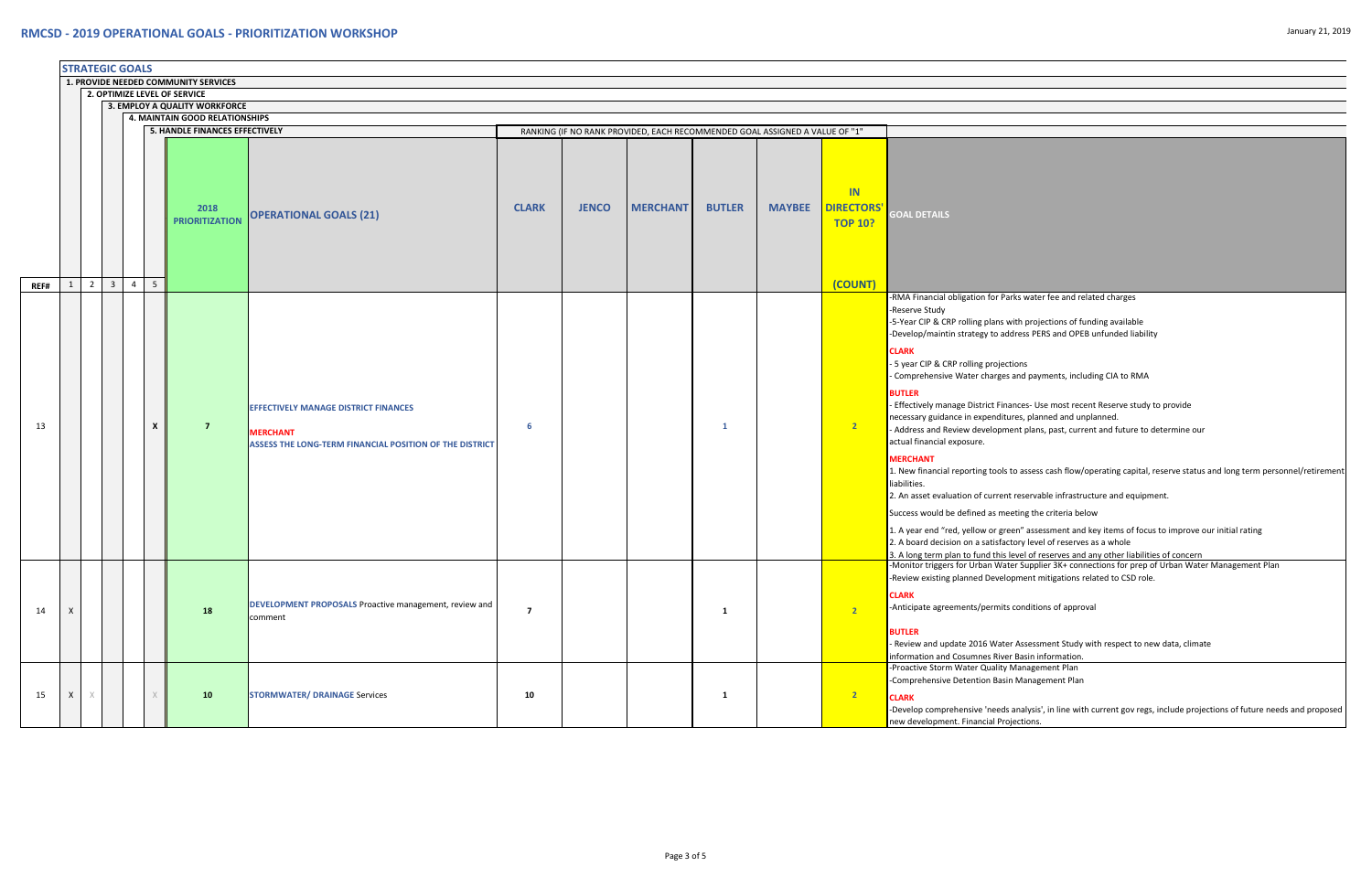|                                                                      | <b>STRATEGIC GOALS</b> |   |                |                     |                |                                       |                                                                            |                         |              |                                                                             |               |               |                                          |                                                                                                                                                                                                                                                                                                                                                                                                                                                                                                                                                                                                                        |
|----------------------------------------------------------------------|------------------------|---|----------------|---------------------|----------------|---------------------------------------|----------------------------------------------------------------------------|-------------------------|--------------|-----------------------------------------------------------------------------|---------------|---------------|------------------------------------------|------------------------------------------------------------------------------------------------------------------------------------------------------------------------------------------------------------------------------------------------------------------------------------------------------------------------------------------------------------------------------------------------------------------------------------------------------------------------------------------------------------------------------------------------------------------------------------------------------------------------|
| 1. PROVIDE NEEDED COMMUNITY SERVICES<br>2. OPTIMIZE LEVEL OF SERVICE |                        |   |                |                     |                |                                       |                                                                            |                         |              |                                                                             |               |               |                                          |                                                                                                                                                                                                                                                                                                                                                                                                                                                                                                                                                                                                                        |
|                                                                      |                        |   |                |                     |                |                                       |                                                                            |                         |              |                                                                             |               |               |                                          |                                                                                                                                                                                                                                                                                                                                                                                                                                                                                                                                                                                                                        |
|                                                                      |                        |   |                |                     |                | 3. EMPLOY A QUALITY WORKFORCE         |                                                                            |                         |              |                                                                             |               |               |                                          |                                                                                                                                                                                                                                                                                                                                                                                                                                                                                                                                                                                                                        |
|                                                                      |                        |   |                |                     |                | 4. MAINTAIN GOOD RELATIONSHIPS        |                                                                            |                         |              |                                                                             |               |               |                                          |                                                                                                                                                                                                                                                                                                                                                                                                                                                                                                                                                                                                                        |
|                                                                      |                        |   |                |                     |                | <b>5. HANDLE FINANCES EFFECTIVELY</b> |                                                                            |                         |              | RANKING (IF NO RANK PROVIDED, EACH RECOMMENDED GOAL ASSIGNED A VALUE OF "1" |               |               |                                          |                                                                                                                                                                                                                                                                                                                                                                                                                                                                                                                                                                                                                        |
|                                                                      |                        |   |                |                     |                | 2018<br><b>PRIORITIZATION</b>         | <b>OPERATIONAL GOALS (21)</b>                                              | <b>CLARK</b>            | <b>JENCO</b> | <b>MERCHANT</b>                                                             | <b>BUTLER</b> | <b>MAYBEE</b> | IN<br><b>DIRECTORS</b><br><b>TOP 10?</b> | <b>GOAL DETAILS</b>                                                                                                                                                                                                                                                                                                                                                                                                                                                                                                                                                                                                    |
|                                                                      |                        |   |                |                     |                |                                       |                                                                            |                         |              |                                                                             |               |               |                                          |                                                                                                                                                                                                                                                                                                                                                                                                                                                                                                                                                                                                                        |
| REF#<br>16                                                           |                        | 2 | $\overline{3}$ | $\overline{4}$<br>X | 5 <sup>5</sup> | <b>11</b>                             | Seek CONTINUOUS COLLABORATIVE EFFORT on common goals                       | 9                       | 3            |                                                                             |               |               | (COUNT)<br>2                             | -Recognize and respect areas of interest/authority; avoid duplication and potential/perceived encroad<br>recognized jurisdictions.<br>-CSD activities should match authorization and funding collected to perform role.<br><b>CLARK</b><br>- Carry over from 2018 goals<br>- Merge with CSD vs. RMA Responsibilities<br><b>JENCO</b><br>-RMCSD/RMA/RMCC Collaboration                                                                                                                                                                                                                                                  |
| 17                                                                   | X                      |   |                |                     |                | 12                                    | <b>EXPLORE RMCC AND OPEN SPACE recreational opportunity</b>                |                         |              |                                                                             | 1             |               | $\mathbf{1}$                             | CLARK "Not responsive to CSD Mission" MAYBEE: "CSSD has no place in this area" BUTLER "Claify Pa                                                                                                                                                                                                                                                                                                                                                                                                                                                                                                                       |
| 18                                                                   | X                      |   |                |                     |                | 21                                    | <b>SINGLE ENTITY GOVERNANCE of RM</b>                                      |                         |              |                                                                             |               | $\mathbf{1}$  | $\mathbf{1}$                             | operating guidelines" "Continue to explore RMCC and Open Space Opportunity<br>Investigate potential. Perceived as responsive to concerns about no one entity providing government-<br><b>CLARK</b><br>-Delete                                                                                                                                                                                                                                                                                                                                                                                                          |
| 19                                                                   |                        |   |                |                     |                |                                       | CSD PROVIDE SERVICES DEEMED NEEDED and willingly funded<br>by constituents | $\mathbf{1}$            |              |                                                                             |               |               | $\mathbf{1}$                             | <b>CLARK</b><br>Replace "GENERAL COMMUNITY SERVICES DELIVERY"<br>Driven by served constituents, not by internal desires of Board or staff. Supported by provided guidan<br>government regs/mandates within legal scope of services.                                                                                                                                                                                                                                                                                                                                                                                    |
| 20                                                                   |                        |   | X              |                     |                | $\overline{\mathbf{3}}$               | <b>Explore INCENTIVES to RETAIN QUALITY WORKFORCE</b>                      | $\overline{\mathbf{3}}$ |              |                                                                             |               |               | $\mathbf{1}$                             | -Incentives can range from financial, to adequate staffing levels, to tools to help accomplish workload<br>-Tools: desktop scanners, a functional GIS, updated software and training.                                                                                                                                                                                                                                                                                                                                                                                                                                  |
| 21                                                                   |                        |   |                |                     |                |                                       | <b>ENHANCE FINANCIAL REPORTING &amp; REVIEW</b>                            |                         |              | $5^{\circ}$                                                                 |               |               | $\mathbf{1}$                             | <b>MERCHANT</b><br><b>FINANCIAL REPORTING</b><br>"EBITA" Type Report<br>- Reserve Status Breakout<br>- Pension/Personnel Liability<br><b>Quarterly Review</b><br>- Detailed Review at Finance Comm.<br>- (Allows streamline reporting for Board Meetings)<br><b>SECURITY COST ANALYSIS</b><br>1. Identify/Document "Basic Services"<br>2. Apply revenue to basic costs and determine special tax revenue vs. basic services<br>3. Establish rate sheets for additional costs<br>4. Establish costs for "Special Event"/Special Response services<br>5. Pursue re-billing/revenue opportunities (e.g. Speeding Program) |
| 22                                                                   | X                      |   |                |                     |                | 1                                     | <b>SEWER Services</b>                                                      | 5                       |              |                                                                             |               |               | $\mathbf{1}$                             | <b>CLARK</b><br>-Ensure comprehensive impacts from combined new development and pending<br>gov regs are reflected in CIP budgets.<br>- Educate public relating to "What not to flush"                                                                                                                                                                                                                                                                                                                                                                                                                                  |

interest/authority; avoid duplication and potential/perceived encroachment of

Mission" MAYBEE: "CSSD has no place in this area" BUTLER "Claify Parks category and<br>• to explore RMCC and Open Space Opportunity

I as responsive to concerns about no one entity providing governmental services.

not by internal desires of Board or staff. Supported by provided guidance from CSD on hin legal scope of services.

from combined new development and pending dgets. at not to flush"